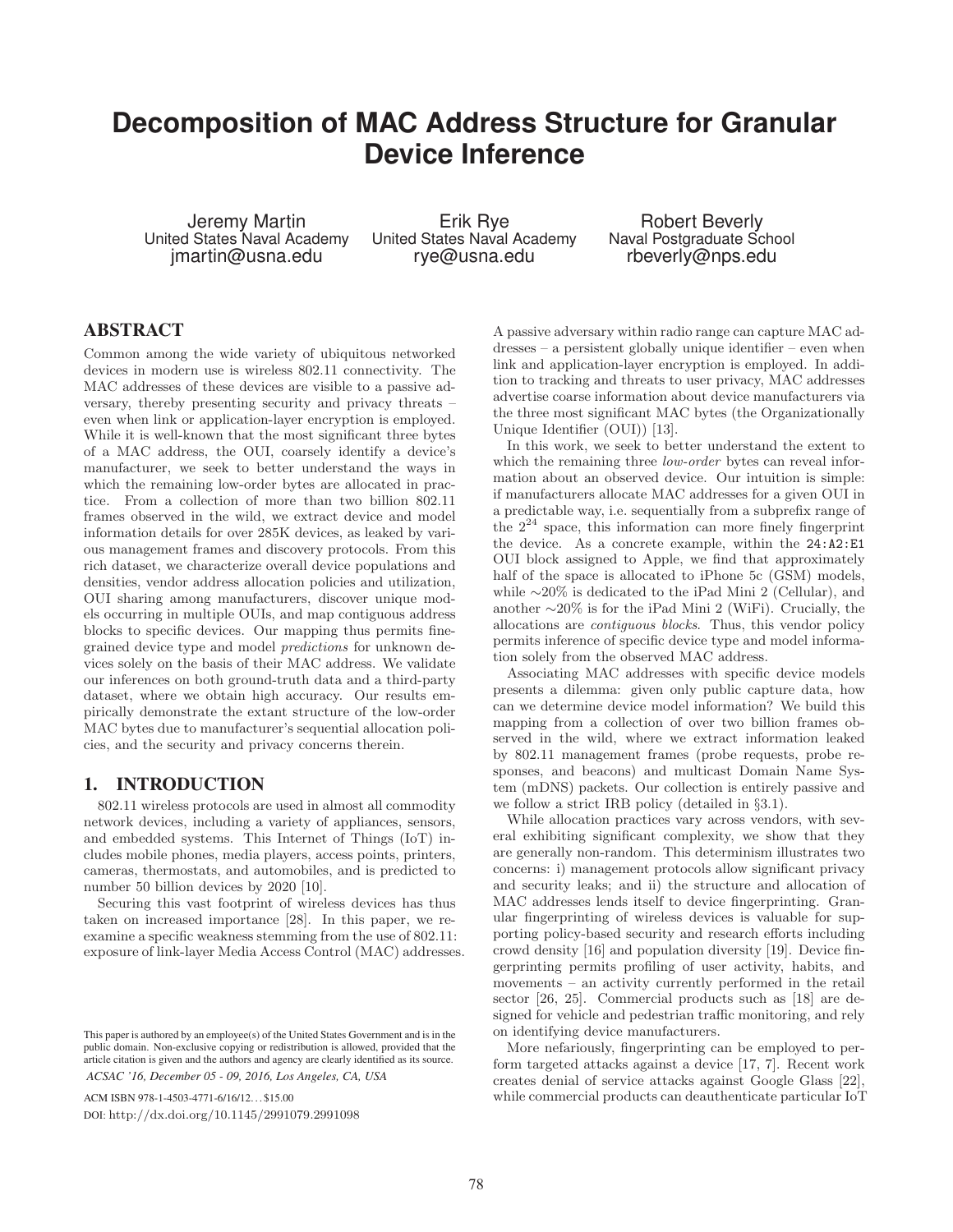Table 1: Example Management Frame (WPS) Fields

| Manufact  | Model Name        | Model Num   | Device Name            |
|-----------|-------------------|-------------|------------------------|
|           |                   |             |                        |
| Asus      | Nexus 7           | Nexus 7     | razor                  |
| ASUSTeK   | <b>WPS Router</b> | $RT-NG5R$   | <b>ASUS WPS Router</b> |
| Casio     | C811 4G           | C811 4G     | Peer Device            |
| Cisco     | Linksys E2500     | v1.0.05     | Linksys E2500          |
| <b>HP</b> | $DeskJet$ 3630    | 3632        | HP-DeskJet 3630        |
| HTC       | HTC One X         | HTC One X   | cingular_us            |
| Huawei    | Prism II          | Prism II    | <b>U8686_TMO</b>       |
| LGE       | $LG-D415$         | $LG-D415$   | w7_tmo_us              |
| Samsung   | $SCH-R740C$       | $SCH-R740C$ | amazing3gcri           |

devices (cameras, drones, etc.) [23]. Fine-grained fingerprinting allows a criminal to easily and cheaply perform reconnaissance, identifying e.g., 802.11-enabled security cameras, thermostats, and home security systems. Even automobiles have been targeted via 802.11 radios using fingerprinting techniques to isolate Uconnect devices [9]. More generally, the ability to systematically fingerprint and identify public works infrastructure such as water sensors, biometric and medical monitors, and industrial control systems, may expose these devices to targeted attacks.

We take a first step in decomposing MAC address structure to both provide a more granular MAC-based fingerprinting technique, as well as highlight security and privacy concerns from these ubiquitous wireless device identifiers. This paper thus makes the following primary contributions:

*•* Curation of a large corpus of 802.11 wireless data that captures a non-trivial cross-section of devices. From this data, we develop a technique to predict the specific model of a device from its MAC address, enabling finer-grained fingerprinting than previously possible.

*•* Analysis of the various MAC address allocation strategies employed by different vendors. We find that MAC addresses are assigned to devices in a nonrandom manner, with contiguous ranges of the OUI dedicated to distinct models. The structured allocation of MAC addresses lends itself to the development of a model fingerprinting strategy.

*•* Observation of OUI complexity, including multiple manufacturers using a single OUI (particularly IoT devices with third-party chipsets). Conversely, models commonly span multiple OUIs.

*•* Validation of our model fingerprinting against a thirdparty dataset with *>* 80% accuracy, and a practical application of locally assigned MAC address derandomization introduced in [6, 27]. Additionally, we achieve high precision and recall validating against a known set of 279 devices. Finally, we submit our corpus to a 5-fold cross-validation and observe ∼90% accuracy rate in predicting device models based solely on MAC addresses alone.

The remainder of this paper is organized as follows. We first present background in *§*2. Section *§*3 details our methodology, while *§*4 provides our analysis and results. We conclude in *§*5 with suggestions for future work.

# 2. BACKGROUND

## 2.1 MAC Addresses

Every network interface on an 802.11 capable device has a MAC address layer-2 hardware identifier. MAC addresses are designed to be persistent and globally unique. OUIs are purchased and registered with the Institute of Electrical and Electronics Engineers (IEEE) [13]; the manufacturer is

Table 2: Example mDNS Fields

| <b>OS</b>     | key         | value                                | Derived Model       |
|---------------|-------------|--------------------------------------|---------------------|
| iOS           | model       | $n27$ aap                            | Apple Watch (38mm)  |
| iOS           | model       | k93ap                                | iPad 2 (WiFi)       |
| iOS           | model       | $n71$ map                            | iPhone 6s (TSMC A9) |
| iOS           | model       | k66ap                                | Apple TV 2G         |
| <b>BlkBry</b> | hwid        | 0x9600240a                           | BlackBerry Cafe     |
| BlkBry        | hwid        | 0x04002607                           | BlackBerry Z10      |
| Android       | $\mathbf n$ | SAMSUNG-SM-N910A                     | Galaxy Note 4       |
| Android       | $\mathbf n$ | $A0001$ <sub>-a1f0</sub> $(OnePlus)$ | OnePlus One         |

then free to assign the remaining low-order three bytes  $(2^{24}$ distinct addresses) to devices. To the best of our knowledge, our work is the first to shed light on the allocation policies employed by manufacturers for assigning addresses *within and across* OUI blocks.

In addition to the public, globally unique manufacturer assigned MAC address, modern devices frequently use "locally assigned" addresses [5] which are distinguished by a Universal/Local bit in the most significant byte. Locally assigned addresses are used in a variety of contexts including access point (AP) Virtual Local Area Networks (VLANs), tethered hotspots, and peer-to-peer (P2P). For example, smart televisions connect to a wireless AP using a public MAC address, but also offer P2P connectivity, e.g., "WiFi-Direct" or "WiFi-Display." For these P2P connections and other types of hotspots, a locally assigned MAC is typically derived from the device's global MAC address at manufacturer-standardized interval offsets from the device's global MAC address.

Locally assigned addresses are also used to create randomized addresses as an additional measure of privacy. By using randomized, locally assigned MAC addresses that change over time, tracking a wireless device is no longer trivial. For this reason, we frequently observe 802.11 probe requests that use locally assigned addresses if the device is not associated with a known AP. However, as shown in [27] and *§*4.3, a device's WPS UUID-E can often be used to derive its global MAC from the randomized MAC address.

## 2.2 802.11 Management Frames

802.11 management frames are unencrypted and generated by devices automatically to discover networks and capabilities, associate or authenticate, and disconnect. 802.11 management data provide the crux of our device fingerprinting capability; we collect the following subtypes: *probe requests:* frames sent by a client to discover available APs and capabilities; *probe responses:* frames sent by an AP in response to a probe request; and *beacons:* periodic frames sent by APs to advertise presence and capabilities.

These frames are extensible, and many modern devices use them to support WPS. In addition to its intended purpose of wireless authentication, WPS often reveals model-specific information about a device, e.g. "Asus Nexus 7."

A recent study found up to 8*.*6% of client devices broadcast WPS fields [27]. We also consider WPS field data from AP devices, through probe responses and beacons. WiFi Alliance P2P standards such as WiFi-Direct and WiFi-Display are derivatives of WPS and mandate its use. Table 1 shows example WPS data from a small subset of devices.

#### 2.3 Multicast DNS

A significant subset of 802.11 devices do not utilize WPS. When WPS is not available, we attempt to leverage the mDNS protocol. Wireless devices use mDNS for Domain Name System-Based Service Discovery (DNS-SD) as part of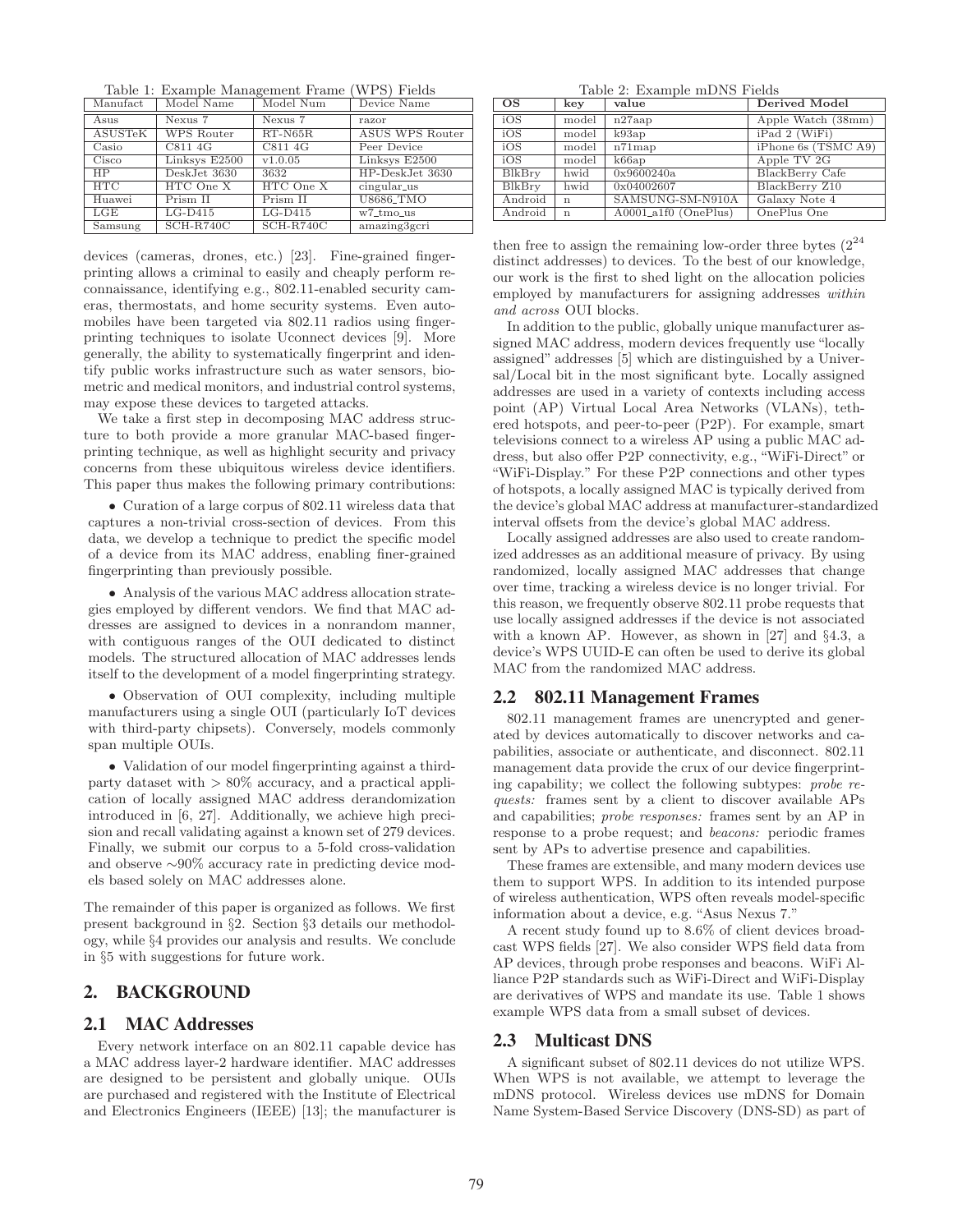a suite of zero configuration network protocols to advertise network services and capabilities [24] (e.g. Apple's AirPlay, AirPrint, and AirDrop services).

Many mDNS messages contain DNS-SD key-value pairs [24] that uniquely identify the device model of the source. For instance, as of iOS 8.0, Apple devices send mDNS messages that contain the dns.txt key of model= and a corresponding model identification value, e.g. model=N61AP corresponds to an iPhone 6. Blackberry devices encode model information using key hwid=, while several Android manufacturers use key n=. To resolve these model identification strings to common names, we utilize a variety of public online resources [14, 21]. Table 2 gives examples of observed manufacturer-specific implementations.

# 2.4 Related Work

It is well known that hardware identifiers reveal basic manufacturer details valuable to device fingerprinting [13, 20]; however, based solely on the MAC address structure it has not been possible to resolve beyond a device's manufacturer. To date, resolution of MAC addresses to device model granularity has required analysis of higher level protocols [20] or resource intensive analysis [11, 8].

In [20, 15] methodologies using higher layer application protocols for device fingerprinting in support of 802.11 and Global System for Mobile Communications (GSM) crosscorrelation analysis are evaluated. The authors of [20] highlight several important issues counter to our goals: i) application layer protocols can be encrypted; ii) often require the device's user to perform some action in order to initiate the protocol transmission, reducing probability of passive detection; and iii) model granularity is rarely possible, specifically with iOS devices. Additionally, the techniques that rely on HTTP User-Agent strings or hostnames are prone to inaccuracy, due to the ease with which a user can obfuscate the fingerprint of the device [1, 3, 4]. Fingerbank [2], a community-sourced project, attempts to uncover the manufacturer and model of networked devices based on a combination of HTTP User-Agents, the order of DHCP option fields, and the OUI vendor registered with the IEEE. Altering the fields of interest for our primary methods, fingerprinting WPS and mDNS, would require extensive reengineering of the kernel.

The authors of [11] and [8] illustrate the ability to fingerprint a mobile device's 802.11 device driver and Operating System (OS) using a timing-based analysis of 802.11 management frame probe requests. This fingerprinting method requires a steady stream of packet data from each device. Relying on a consistent stream of data can be problematic – in the case of vehicle and pedestrian congestion analysis a single packet can be the sole source of information. Our work improves on existing methods by introducing fingerprinting techniques that rely on a single transmitted frame, regardless of type or encryption method.

Hupperich et al. highlighted the growing need and inherent difficulties in creating a mobile device fingerprinting capability, and provided a solution involving a set of browser, OS, hardware, and user behavioral attributes [12]. These identifiers require the ability to collect the desired attributes as part of user web activity. Our work requires no such active process, relying solely on passive techniques. Furthermore, as previously mentioned, it is difficult to modify the data fields used by our fingerprinting methods.

Algorithm 1 Frame Processing Strategy

```
if frame = mgmt && mgmt_ext = wps then
   if src_mac \neq universal then
       src\_mac \leftarrow lookup(wps.uuid_e)src_mac, wps.<sup>*</sup> \rightarrow database
   if frame = WiFi-Direct || WiFi-Display then
       src_mac, p2p.* \rightarrow databaseelse if frame = mdns then
   model \leftarrow lookup(mdns.bcardid)src mac, mdns.*, model → database
if frame = beacon then
   src_mac, ssid \rightarrow database
   if mgt_tag = apple && apple_type = 6 then
       src_mac, apple.*, ssid \rightarrow database
```
# 3. METHODOLOGY

Over the course of approximately one year, we capture unencrypted 802.11 device traffic using inexpensive commodity hardware and open-source software. We primarily use an LG Nexus 5 Android phone running Kismet *PcapCapture* paired with an AWUS036H 802.11b/g Alfa card. We hop between the 2.4GHz channels 1, 6, and 11 to maximize coverage. We additionally employ several Raspberry Pi devices running Kismet with individual wireless cards each dedicated to channels 1, 6, and 11. Our corpus spans January 2015 to May 2016 and encompasses approximately 9,000 individual packet captures. The collection contains over 600 gigabytes (GBs) of 802.11 traffic, consisting of over 2.8 million unique devices across a spectrum of IoT devices.

## 3.1 Ethical Considerations

Our collection methodology is entirely passive. At no time did we attempt to decrypt any data, or perform active actions to stimulate or alter normal network behavior. Our intent is to show the ease with which one can build a similar capability to that in this paper with low-cost off-the-shelf equipment. However, given the nature of our data collection, we consulted with our Institutional Review Board (IRB).

The primary concerns of the IRB centered on: i) the information collected; and ii) whether the experiment collects data "about whom" or "about what." Because we limit our collection to 802.11 management frames, mDNS, and other layer-2 discovery protocols, we do not observe Personally Identifiable Information (PII). Although we observe IP addresses, our experiment does not use these layer-3 addresses. Even with an IP address, we have no reasonable way to map the address to an individual. Further, humans are incidental to our experimentation as our interest is in the assignment of wireless device layer-2 MAC addresses, or "what." Again, we have no way to map MAC addresses to individuals.

Finally, in consideration of beneficence and respect for persons, our work presents no expectation of harm, while the concomitant opportunity for network measurement and security provides a societal benefit. Our experiment was therefore determined to not be human subject research.

## 3.2 Building the Database

Algorithm 1 provides high-level pseudocode of our procedure to build a database that maps MAC addresses to various device models (along with available meta-data). For 802.11 management frames, we find those that contain WPS.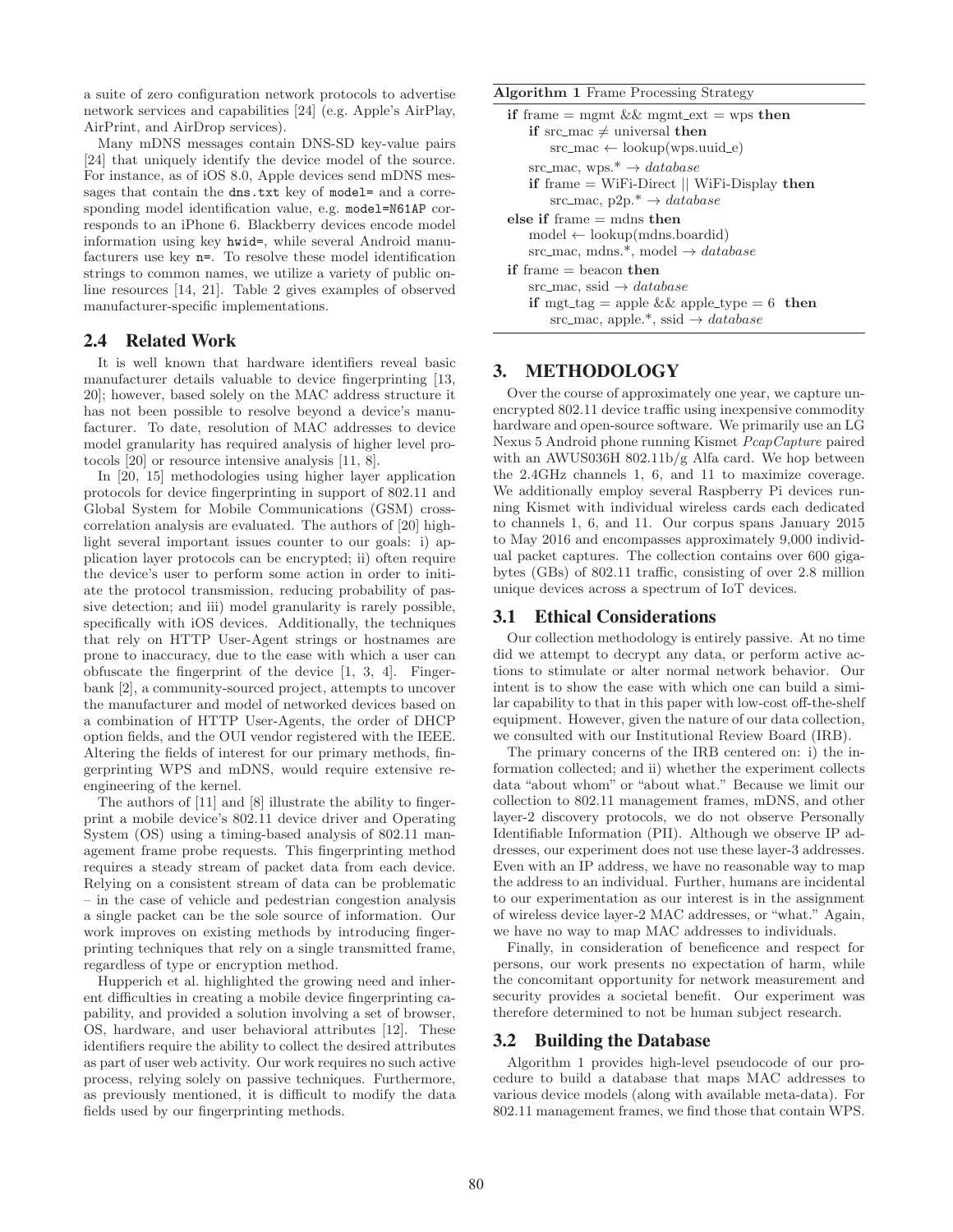Table 3: Passively Collected Corpus Statistics

| Frame                                                                       | Count         | %       |  |  |
|-----------------------------------------------------------------------------|---------------|---------|--|--|
| Management                                                                  |               |         |  |  |
| - Probe Requests                                                            | 67,086,700    | 3.25    |  |  |
| - Probe Responses                                                           | 134,639,147   | 6.53    |  |  |
| - Beacons                                                                   | 1,051,269,586 | 50.98   |  |  |
| $-w$ / WPS                                                                  | 29,121,890    | $+1.41$ |  |  |
| Data                                                                        |               |         |  |  |
| - mDNS w/dns.txt packets                                                    | 806,954       | 0.04    |  |  |
| - mDNS packets                                                              | 2,503,800     | 0.12    |  |  |
| Unencrypted data packets (not mDNS)                                         | 119,328,932   | 5.79    |  |  |
| Encrypted                                                                   | 100,191,115   | 4.86    |  |  |
| Other                                                                       |               |         |  |  |
| Control & Unused Management Frames                                          | 586,406,377   | 28.4    |  |  |
| Total                                                                       | 2,062,232,611 | 100.00  |  |  |
| <sup>†</sup> WPS frames are an inclusive subset of listed Management Frames |               |         |  |  |

We treat locally-assigned MAC addresses specially, as described in *§*3.2.1. Otherwise, we store the source MAC in a database with the frame's advertised WPS manufacturer, model\_name, model\_number, and device\_name field values. Additionally, we store the frame's advertised primary\_device\_type.category and subcategory fields. A full enumeration of WPS device data is available in [29].

If WPS information is not available, we utilize mDNS. We parse mDNS packets for model identification key-value pairs (*§*2.3). If successful, we insert the source address and model string into the database, along with the device's common name derived via public resources [14, 21]. Devices are in a connected state when implementing mDNS, and as such are only observed using globally unique addresses.

mDNS, due to its inherent nature as a zero configuration Local Area Network (LAN) protocol requires the device to be in an authenticated and associated state. Hence, the mDNS data we collect is limited to those devices that were connected to an open 802.11 network. Our collection of mDNS is thus considerably smaller, allowing inference of only 10,525 devices as compared to 276,000 for WPS.

#### *3.2.1 Locally Assigned MACs*

Many devices, at one point or another, will use a locally assigned MAC address for P2P communication, hotspot mode, VLANs, or MAC address privacy.

• Privacy: We observe devices randomizing their MAC addresses when not associated with a WiFi network – the Motorola Nexus 6 and Huawei Nexus 6P, for example, switch to a predetermined local OUI while randomizing the lower three bytes. Regardless of the implementation details, many devices continue to send probe requests containing WPS information using this random, locally assigned MAC address. Using the method described in [27], we obtain the globally unique MAC via a pre-computed lookup table of the device's Universally Unique IDentifier-Enrollee (UUID-E), found in the WPS uuid\_e field.

*•* P2P: We identify devices offering P2P capabilities via beacon frames that contain special extension tags (9 for WiFi-Direct and 10 for WiFi-Display [29]). We gather the source address of the device, the P2P.device\_id (the locally assigned P2P MAC), the vendor extension tags, and Service Set IDentifier (SSID) advertised in the beacon frame. The SSID, while oftentimes user-configurable, generally defaults to a string identifying the manufacturer or model of the device to aid the user in discovering their WiFi-Direct devices. Last, we find the advertised device\_name, a field that generally contains descriptive device information (a

Table 4: WPS-Based Device Category

| Device Category              | <b>Total Number</b> |
|------------------------------|---------------------|
| PC                           | 6803                |
| <b>Notebook</b>              | 11                  |
| Amazon Tablets               | 2240                |
| Input Device - Mouse         |                     |
| Printer                      | 2501                |
| Camera                       | 596                 |
| Access Point                 | 219796              |
| Television/Display           | 326                 |
| Multimedia Device            | 287                 |
| Smart phone                  | 36361               |
| Audio Devices - Music Player |                     |
| Gaming Systems               | 101                 |

TV may advertise its model number, while a Roku media device provides a descriptive string).

*•* Apple hotspots: Apple APs and devices acting as hotspots can be identified by the use of a standardized Vendor Specific wlan\_mgt.tag.oui field (0x0017F2 for Apple). The tag.oui.type subfield is used to differentiate between traditional APs (e.g., AirPort models) and client devices operating in hotspot mode, which advertise service using a locally assigned MAC address. Although beacon and probe frames from these devices do not contain model information, the OUI of the global MAC address is transmitted in a subfield of the Vendor Specific OUI field. We replace the locally assigned OUI used in hotspot mode with the derived OUI in order to identify the device's actual global MAC address.

# 3.3 Predicting Models from MACs

Using 802.11 management frames and unencrypted mDNS packets, we build a database that maps MAC addresses to a device manufacturer and model. To make an inference for an unknown device, we simply query the database for all known results that match at least the OUI of the device in question. We then perform a lexicographical comparison of the results to find the closest matching manufacturer and device. Further, we show the absolute distance between the two MAC addresses is a useful measure (*§*4.4). While simple, the size and coverage of our database allows us to make accurate inferences as we show next.

# 4. RESULTS AND ANALYSIS

In this section, we first present a broad overview of our 802.11 corpus and then analyze the allocation of MAC addresses by vendors, highlighting common practices and exceptions. Next, we validate our inference methodology against both a ground-truth set of devices as well as a third-party public data capture. We conclude with a 5-fold cross-validation test, using our own dataset to evaluate the effectiveness of our closest match methodology.

## 4.1 802.11 Corpus Statistics

As summarized in Table 3, our dataset contains over two billion 802.11 frames, of which approximately half are beacons. Probe requests and responses together comprise approximately 200M frames, of which approximately 15% contain WPS data. Considering only globally-unique MAC addresses, we observe 49,428 total client MAC addresses (distinguished by the device sending a probe request) using WPS, and 833,670 clients not implementing WPS. Among APs (or client devices acting as APs, e.g., hotspots), sending probe response or beacon frames we observe 227,428 distinct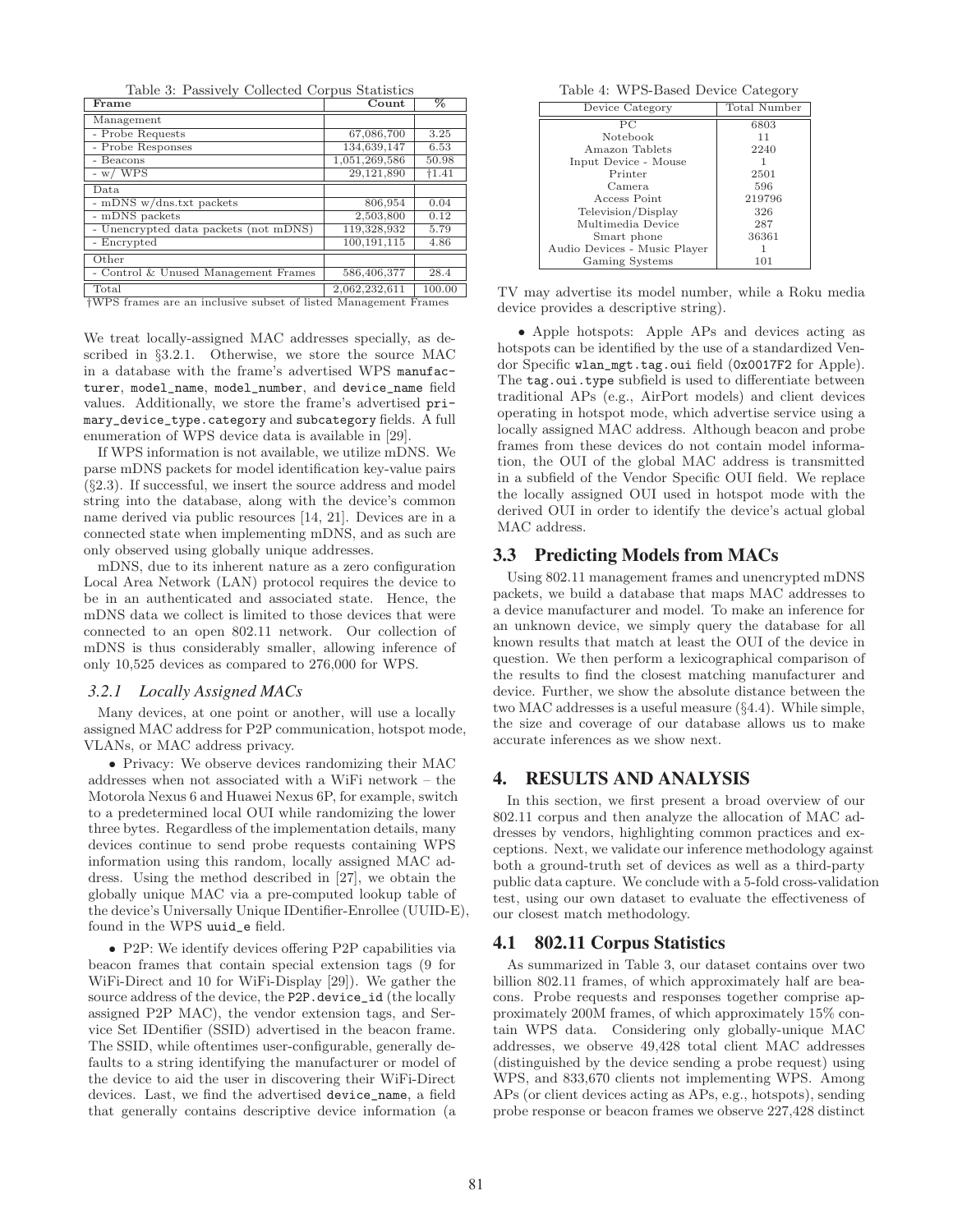Table 5: Top 10 Manufacturers - Clients Indicates Strong/Weak WPS Inference Capability

| WPS        | Count  | $\%$  | non-WPS   | Count   | $\%$  |
|------------|--------|-------|-----------|---------|-------|
| LGE        | 11.184 | 22.60 | Apple     | 231.214 | 44.36 |
| Ralink     | 4.279  | 8.64  | Samsung   | 48,617  | 9.33  |
| Motorola.  | 3,260  | 6.58  | Murata.   | 48,246  | 9.26  |
| <b>HTC</b> | 3,256  | 6.57  | Intel     | 25,734  | 4.95  |
| Prosoft.   | 2.234  | 4.50  | HP        | 15,287  | 2.94  |
| Amazon     | 2,222  | 4.49  | Microsoft | 13,949  | 2.68  |
| Huawei     | 1,905  | 3.83  | Ezurio    | 12,385  | 2.38  |
| Asus       | 1,659  | 3.34  | Epson     | 6,839   | 1.32  |
| <b>ZTE</b> | 1,619  | 3.25  | Lexmark   | 5,289   | 1.01  |
| Alco       | 1,036  | 2.10  | Sonos     | 4,542   | .09   |
| Other      | 16.859 | 34.10 | Other     | 109.271 | 20.96 |

Table 6: Top 10 Manufacturers - APs Indicates Strong/Weak WPS Inference Capability

| <b>WPS</b>      | Count  | $\%$  | non-WPS       | Count   | $\%$  |
|-----------------|--------|-------|---------------|---------|-------|
| Netgear         | 58,302 | 25.64 | Cisco         | 73,144  | 12.30 |
| Cisco           | 31,978 | 14.06 | Ericsson      | 46,110  | 7.76  |
| Linksys         | 22,440 | 9.87  | Apple         | 40,105  | 6.75  |
| Technicolor     | 19,295 | 8.48  | Actiontec     | 39,350  | 6.62  |
| Belkin          | 12,896 | 5.67  | Ruckus        | 33,858  | 5.70  |
| Arris           | 7.913  | 3.48  | HP            | 27,600  | 4.64  |
| ASUSTek         | 7,770  | 3.42  | Aruba.        | 23,429  | 3.94  |
| Actiontec       | 7,163  | 3.15  | Ubiquiti      | 18,126  | 3.05  |
| Dlink           | 5,729  | 2.52  | Cisco-Linksys | 15,778  | 2.65  |
| <b>Broadcom</b> | 5,615  | 2.47  | Mitsumi       | 12,523  | 2.10  |
| Other           | 48,327 | 21.24 | Other         | 264,483 | 44.49 |

MAC addresses whose frames include WPS data, and 1.79M without. Interestingly, some devices were observed including WPS data in some management frames, but at other times, not. 5,711 distinct client MAC addresses transmitted at least one management frame with WPS fields and at least one without; 204,353 unique AP MAC addresses fell into the same category. This behavior is common in APs that use WPS in probe responses, but not beacons.

WPS contains fields for the manufacturer to specify the general device category (e.g., PC, camera, etc.), allowing us to roughly characterize the population as summarized in Table 4. However, the device category advertised in WPS fields can be unintuitive or incorrect. For example, the Microsoft Xbox One gaming system sends "Ralink" in the corresponding manufacturer WPS field (the manufacturer of the chipset) and a PC device type. Similarly, Roku devices advertise as APs rather than multimedia devices.

We collect over 222M data frames, of which  $\sim$ 45% are encrypted. We ignore non-mDNS and encrypted frames per our IRB agreement. 32% of the mDNS packets contain the dns.txt field, allowing us to identify the models of 9,849 Apple, 184 BlackBerry, and 417 Android devices.

Tables 5 and 6 reveal that Apple is the most prevalent client ( $\sim$ 44%) and third most prevalent AP ( $\sim$ 7%) manufacturer that does not implement WPS. We obtain the non-WPS statistics simply based on the OUI [13] for the set of management frames where no WPS data is included. We therefore use mDNS features to characterize Apple and other devices that do not use WPS.

Locally assigned MAC addresses are observed in over 166M frames (8%). Because locally assigned MAC addresses are used for P2P and privacy reasons (*§*3.2.1), it is difficult to ascertain exactly how many distinct devices transmitted these frames. Instead, we first consider devices using randomized local MACs that include a WPS UUID-E. From UUID-E identifiers that we can reverse using pre-computed tables, we find that the majority fall into seven distinct manufacturers: Motorola (502), Huawei (460), Samsung (259), Sony (91), HTC (71), Blackberry (36), and MediaTek (25). The



most commonly observed models are the Motorola Nexus 6 (490), Huawei 6P (460), HTC Nexus 9 (71), Sony Xperia Z5 (69), Samsung S5 (38), BlackBerry Priv (36), and the Samsung Galaxy Note 4 (26).

Next, we inspect the WPS fields among P2P frames. We observe 5,182 unique WiFi-Direct enabled devices, with 2,176 of those dual enabled for WiFi-Display. The majority of these devices are various Roku streaming media players (2,260) and Amazon Fire TV (148). A variety of HP, Samsung, and Epson printer models span 1,659 devices, with 302 Vizio and 282 Sony Bravia televisions.

Last, we observe 2,609 unique iPad and iPhone devices operating as hotspots. We calculate their global MAC using the technique described in *§*3.2.1. Two distinct bins for the offset values are present: an offset of either 0x02 or 0x22 in the first byte of the MAC address.

## 4.2 MAC Address Allocation

We next seek to characterize MAC allocation strategies employed in practice. There is no general pattern between manufacturers; some assign the entire OUI to only one model, while others assign smaller ranges to dozens of distinct models. The size and number of distinct ranges assigned to a model also follows no general rule. We highlight several exemplar manufacturers here.

We observe 2,956 unique OUIs. Inspection of the WPS data reveals that the 2,956 OUI contain ∼5,000 OUI to manufacturer pairings, and ∼10,000 OUI-model. This increase in pairings results from cases where the OUI is owned by the chipset manufacturer, further highlighting the value of finegrained inference. Using mDNS, we see only Apple products within the OUI space allocated to Apple. We observe 352 distinct Apple OUIs and 1,028 unique OUI to model pairs.

In order to visualize MAC address allocation within an OUI, we plot occurrences of observed devices with a given OUI in different colors by model on an x-y plane, where the y-axis corresponds with the fourth byte of the MAC, and the x-axis with the fifth byte. To highlight the density of the MAC addresses we observe, we alter the gradient between each pair of sample points, such that the midpoint between two observed MAC addresses has minimum alpha value. We normalize the gradients to the largest distance between any two MAC addresses with the same model information; in this way, the largest distance between any two MAC addresses will appear white, indicating the lowest density of observation. This coloring also provides a visual indication of confidence in the inferred intervals – the most intense-colored portions indicate regions in which we have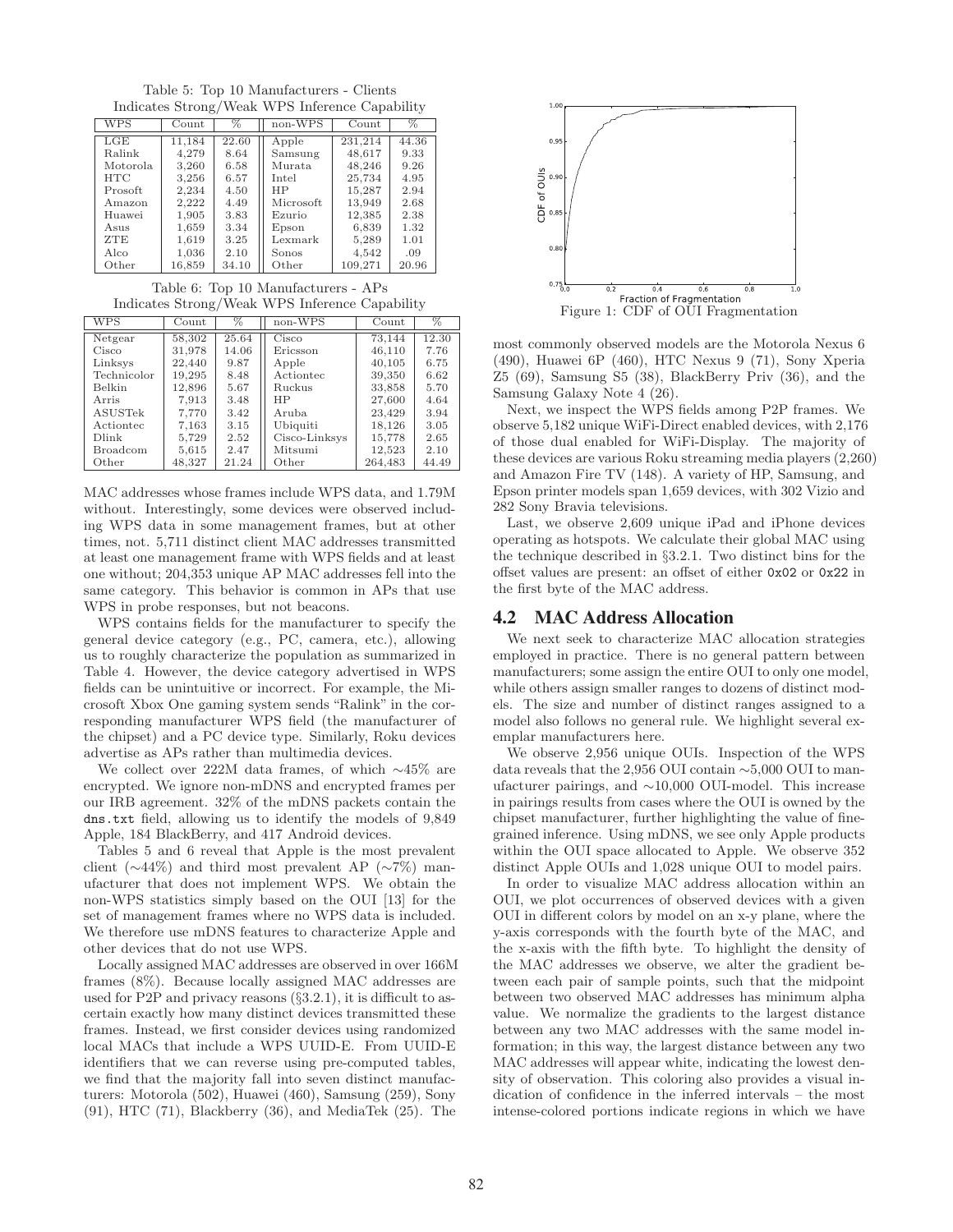

Figure 2: Observed Models in 24:A2:E1 (Apple)

the highest confidence that these ranges of the OUI space will be of that particular model; conversely, in the whitest section of a contiguous block of MAC address to model observations, we have relatively lower confidence that a MAC address observed will correspond to the same model. Space within the OUI for which we have no observations or inferences based on a series of MAC addresses associated with the same model appear black.

In general, we find that MAC address allocation is nonrandom across vendors and OUIs. To quantify the amount of randomness present in model assignment of MAC addresses, we calculate the amount of "fragmentation" present in each OUI (Figure 1). We calculate fragmentation as follows: first, we find the number of MAC address triplets in lexicographical order in which the first and third MAC address correspond to the same model, while the second MAC is not. We then divide this count by the total number of triplets. Very little fragmentation appears in our database – approximately 80% of WPS and Apple mDNS OUIs have no fragmented MAC address-model triplets.

#### *4.2.1 Example: Apple*

Our first example is Apple's 24:A2:E1 OUI which contains four models: two models of the iPad Mini 2 (cellular and WiFi-only versions), the iPhone 5c, and a 13" MacBook Pro. Figure 2 graphically displays our inferred ranges for these models within the OUI, with black intervals indicating portions with no observations. All OUI plots in this work (like Figure 2) are in color should be viewed with color.

Based on the start and end of each contiguous block of MAC address observations, we infer that the largest part of the OUI is dedicated to the iPhone 5c, with a block consisting of over 8.7 million MAC addresses (52% of the OUI). The 3.06M MAC addresses allocated to the WiFi version of the iPad Mini 2 are spread among a contiguous block of 3.03M addresses and a much smaller block of 31K addresses in a different portion of the OUI. ∼2.4M addresses are allocated to the cellular version of the iPad Mini 2, and a small range (∼50K) is devoted to the "MacBookPro 9,2" (a mid-2012 13" laptop). Interestingly, the iPad Mini 2 and iPhone 5c were released in late 2013, over a year after the release of this MacBook Pro, illustrating that allocations evolve over time. Based on the MAC address-model pairs



Figure 3: Observed Models in 8C:3A:E3 (LGE)



Figure 4: CDFs of Inferred Block Sizes for WPS-Using Manufacturers and Apple

in our database, we find that we can make no inference for ∼15% of the 24:A2:E1 OUI, indicated by the black portions of Figure 2.

#### *4.2.2 Example: LG Electronics*

In stark contrast to our inferred allocation of the Apple OUI is the 8C:3A:E3 OUI, registered to LG Electronics. LG manufactures many 802.11-enabled devices; in this particular OUI we observe twenty-one distinct models of smartphones. Our inference of the MAC address ranges indicated spans only 9% of the OUI – large continuous blocks of models are rarely observed; those that do, span only several bytes in the fourth byte of the MAC address. Many observed data points alternate models of smartphone, thereby allowing us to make no inference beyond a single 256-MAC address pixel as to ranges assigned to particular models. For instance, the LGL39C, a prepaid device sold by Tracfone, appears four times in our database, but never without another model of phone between two data points. We therefore are confident only in the particular five-byte point in which the LGL39C appears. It bears noting that some OUI of LG phones contain multiple models within the same 256- MAC address, five-byte pixel as well, implying that some manufacturers allocate multiple devices within a single fivebyte range of MAC addresses. Such micro-allocations sig-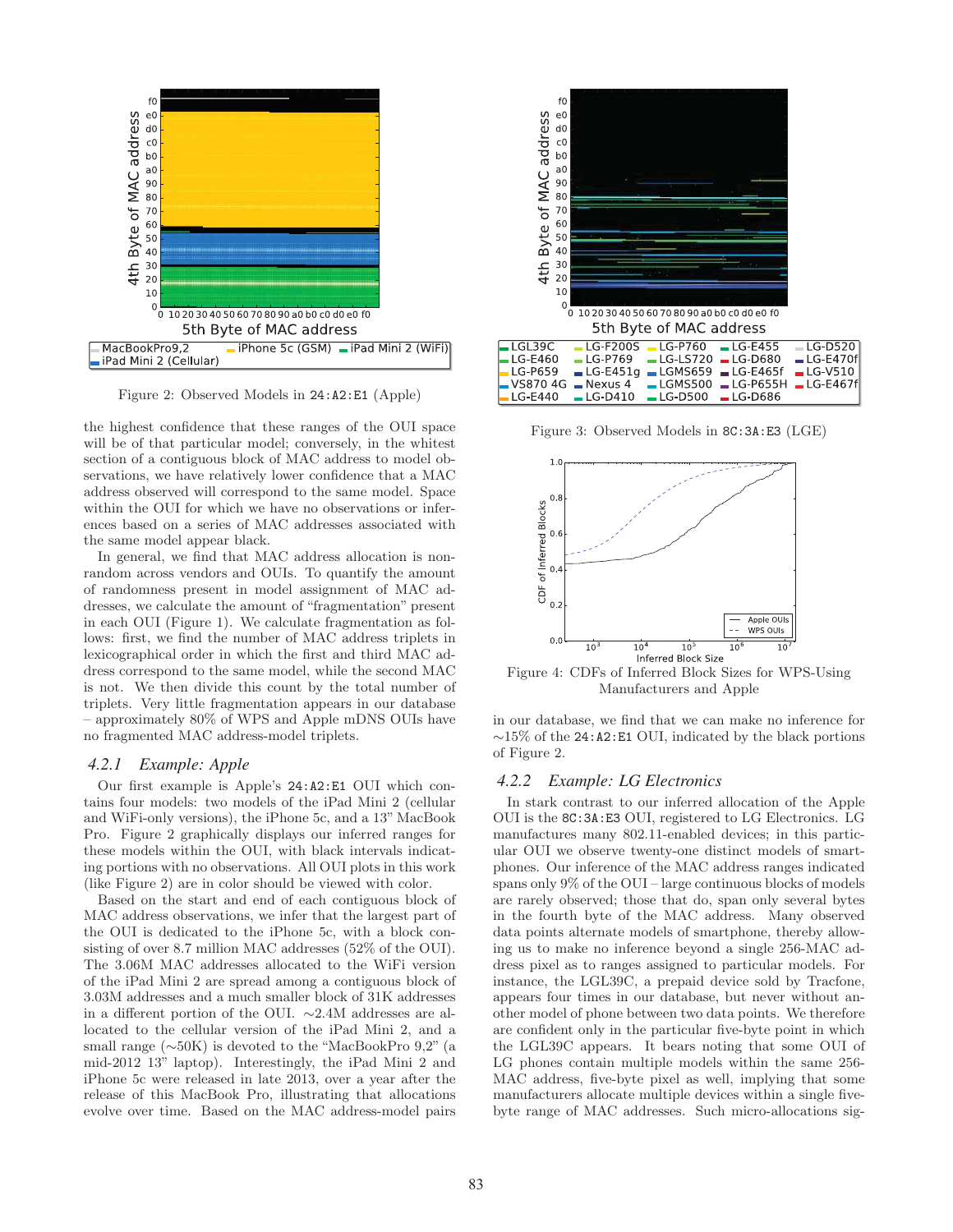

Figure 6: Observed Models in C0:C1:C0 (Cisco)

nificantly increase the difficulty for a passive observer to accurately infer the ranges of MAC addresses assigned to individual models. In general, we observe more fine-grained MAC address ranges for manufacturers using WPS (like LG) than we do for Apple, from whom we gather model information through mDNS. Figure 4 illustrates the relative difference in inferred block sizes, comparing all 58 Apple OUIs for which we have data against the top 58 OUIs in which we derive model-level detail from WPS. In Figure 5, we plot the distribution of number of inferred blocks per OUI. While ∼60% of OUIs have only one inferred block, a nontrivial percentage ( $\sim$ 10%) have 20 or more.

#### *4.2.3 Example: Cisco*

Allocations of contiguous blocks to distinct device models are present among AP manufacturers as well. Figure 6 shows the inferred allocation of the C0:C1:C0 OUI owned by Cisco, with 17 models of APs. Visually, our plot indicates that assignment of addresses is performed more granularly by Cisco than Apple. As opposed to the five distinct blocks in *§*4.2.1, we find 248 distinct contiguous ranges dispersed throughout the OUI. The Linksys E1000 appears most frequently, with 54 distinct ranges of addresses that transmit management packets with WPS. Further, the blocks associated with the E1000 also make up the largest allocation to any single device (2.4M addresses). Two devices appear in



Figure 7: Observed Models in 90:21:81 (Shanghai Huaqin)

a single x-y grid square – the Cisco E100t, a network card, and Linksys E2100L, a wireless router, giving these two devices the smallest inferred ranges within the OUI. Overall, we infer that about 60% of the OUI has been allocated, with a mean of ∼41K addresses per block.

#### *4.2.4 Example: Spanning OUIs*

To highlight the complexity and diversity of address allocation policies, we present two interesting examples: manufacturers that split MAC address ranges assigned to a single model across multiple OUIs, and OUI that contain devices produced by multiple manufacturers.

To illustrate the assignment of the same device model throughout the ranges of several OUI, we examine another Apple-owned OUI that contains iPhone 5c devices, as in  $\hat{\mathcal{S}}_4$ .2.1. The  $2^{24}$  addresses in  $OC:3E:9F$  are split between the GSM versions of the iPhone 5c and 5s, with 33% and 53% of the OUI respectively allocated to each. iPhone 5c GSM devices are found in ten Apple OUIs; including the global variant, twelve OUIs contain some version of the iPhone 5c. This model is by no means unique in its distribution across multiple OUIs – our collection has discovered iPhone 6 Plus devices in three OUIs – nor is allocating a single device to several OUIs unique to Apple. For example, we observe Huawei's Nexus 6P in nine distinct OUIs. We speculate that the rationale behind dividing a single device to multiple OUIs may be one of efficiency (that is, maximizing utilization of previously-purchased OUI space) or possibly indicative of a logical assignment of an OUI to discrete manufacturing locations.

Further, we present an illuminating counterexample to the conventional wisdom that an OUI is sufficient to identify the manufacturer of the device. Figure 7 is a visualization of the 90:21:81 OUI where we observe seven distinct manufacturers: Acer, Archos, BLU Mobile, i-Mobile, LAVA, Micromax, and Oplus with twenty-eight address ranges assigned to twelve device models. Because we have been able to infer address blocks for only ∼23% of the OUI, it is likely that more models and manufacturers occupy the OUI space. This finding is likely attributable to the OUI owner (Shanghai Huaqin Telecom) producing 802.11 chipsets for many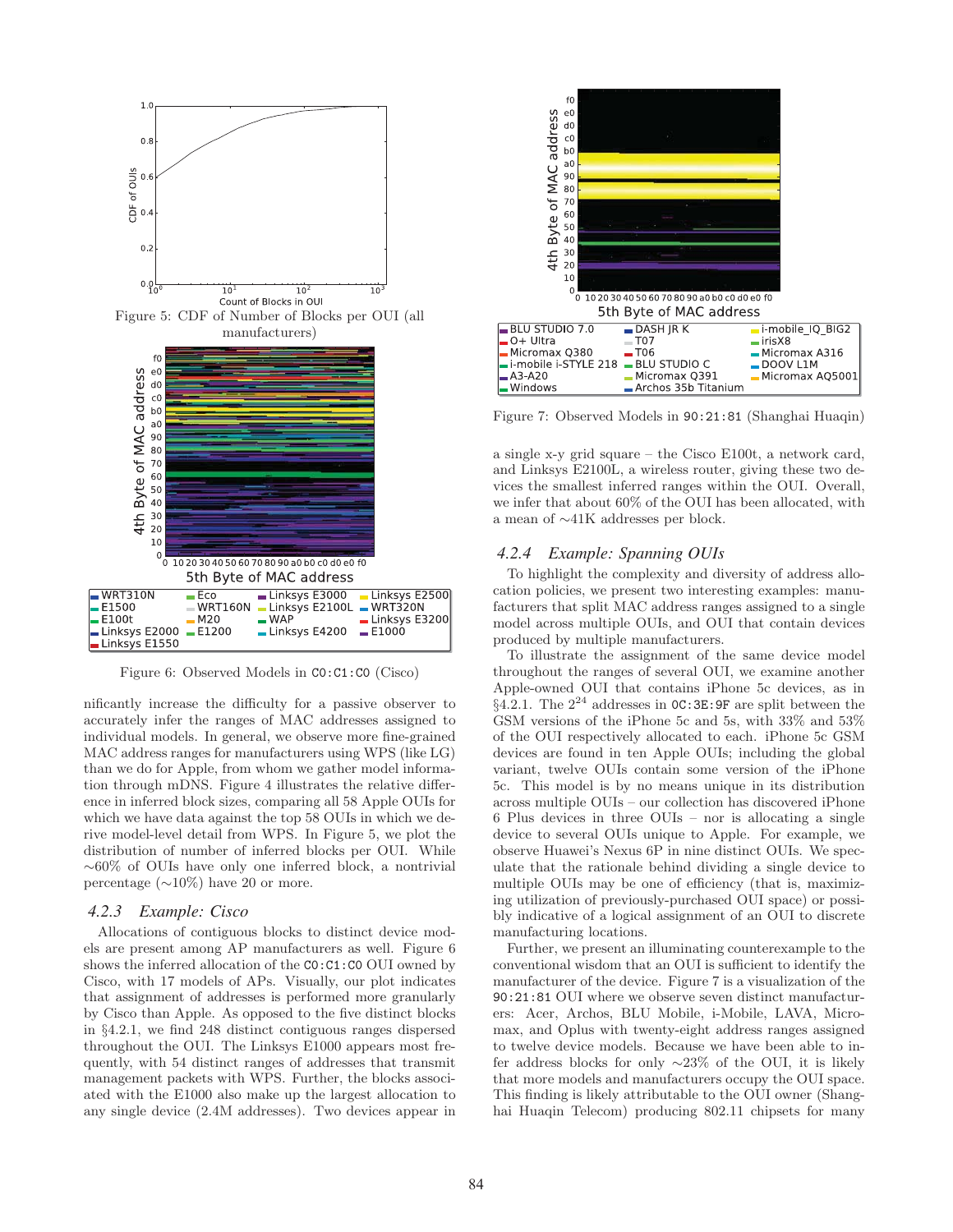

Figure 8: Observed Models in 00:0E:8F (Sercomm Corp.)

manufacturers of low-cost devices. Whereas fingerprinting of devices based on the OUI would identify a single manufacturer, our technique finds granular discrete ranges for unique manufacturers and models within this OUI.

#### *4.2.5 Example: IoT*

We also apply our OUI allocation inference to IoT devices. Figure 8 highlights an interesting result, the 00:0E:8F OUI registered to Sercomm Corp. While portions of the OUI are allocated for APs, we observe a wireless repeater (ZTE H560N) and five types of 802.11-enabled cameras, the Sensormatic OC810, OC821D, RC8025, and RC8021 models, and iCamera 1000. The iCamera, in particular, appears 121 times in twenty-seven discrete blocks. We note that a thief conducting wireless reconnaissance of a potential target could easily determine whether or not one of these cameras was present using our fine-grained fingerprinting.

Next, we show two use cases where using identifiers passed through WPS or mDNS can be augmented with other, more commonly used methods of fingerprinting devices. Figure 9 shows the 48:A9:D2 OUI of Wistron Neweb Corp. Evaluation of the byte allocation using WPS reveals four devices, one Sharp and three Panasonic Vierra televisions; there are no results from the analysis of mDNS in this OUI. To more thoroughly evaluate the allocation structure, we augment our analysis by manually inspecting beacon frames from devices in this OUI. We find a common and consistent SSID syntax used by Audi vehicle WiFi systems. Furthermore, a large contiguous block is allocated to such vehicle-based WiFi systems.

These results highlight several observations; i) the ability to fingerprint diverse IoT device allocations; ii) structure can be augmented with inspection of common SSIDs; and therefore iii) multiple methods of identifying byte allocation structure exist and are complimentary.

## 4.3 Validation on CRAWDAD Sapienza Data

To evaluate our technique, we validate against a thirdparty corpus of publicly available probe requests in CRAW-DAD from Sapienza [6]. This dataset consists of approximately 11M probes requests on behalf of 160,000 unique de-



Figure 9: Observed Models in 48:A9:D2 (Wistron Neweb)

vices. The Sapienza CRAWDAD corpus differs from ours in the location and time period during which it was obtained – our data is primarily from the Eastern Seaboard of the United States from 2015-2016, while the Sapienza data is from three months in 2013 throughout Italy.

The Sapienza corpus has anonymized the 802.11 probe MAC addresses, SSIDs, and other identifiers. To obtain device MAC addresses, we therefore take the subset of probe requests containing WPS fields that have both a distinguishing manufacturer and model field, as well as a UUID-E that we can invert using the technique described in  $[27]^1$ . Of the 2,674 unique UUID-Es, we map 1,832 back to the true global MAC addresses. Finally, we remove 86 addresses with only "SAMSUNG ELECTRONICS" as the manufacturer and "SAMSUNG MOBILE" as the model, as they provide no detail on the precise model or device. Thus, we perform validation on a test set of 1,746 real MAC addresses from 63 distinct OUIs with corresponding manufacturer and model labels from the WPS probe advertisements.

We use the technique of *§*3.3 to query for each of the MAC addresses in the Sapienza corpus, and compare our inferred manufacturer and model against the manufacturer and model in the corpus' WPS frame. We find that our inferences correctly predict the correct manufacturer and model for 1,419 of the 1,746 addresses, an 81.3% accuracy.

We make three observations regarding the ∼19% of incorrect predictions. First, our database returns no results (that is, cannot match at least the first three bytes of the queried MAC) only four times. Three of these database "misses" are attributable to Samsung Galaxy Tab tablets, a device that we have observed in the wild infrequently. The fourth is a mobile phone sold in Korea, the Pantech Vega R3 (IM-A850K), which we have not observed in our corpus. Similarly, other devices that we mispredict are observed rarely in our collection, or not at all. For example, the mobile phone manufacturer Pulid appears twice in our dataset, but in different OUIs from the Pulid phone present

<sup>1</sup>We have notified the corpus authors of the requirement to also anonymize UUID-E.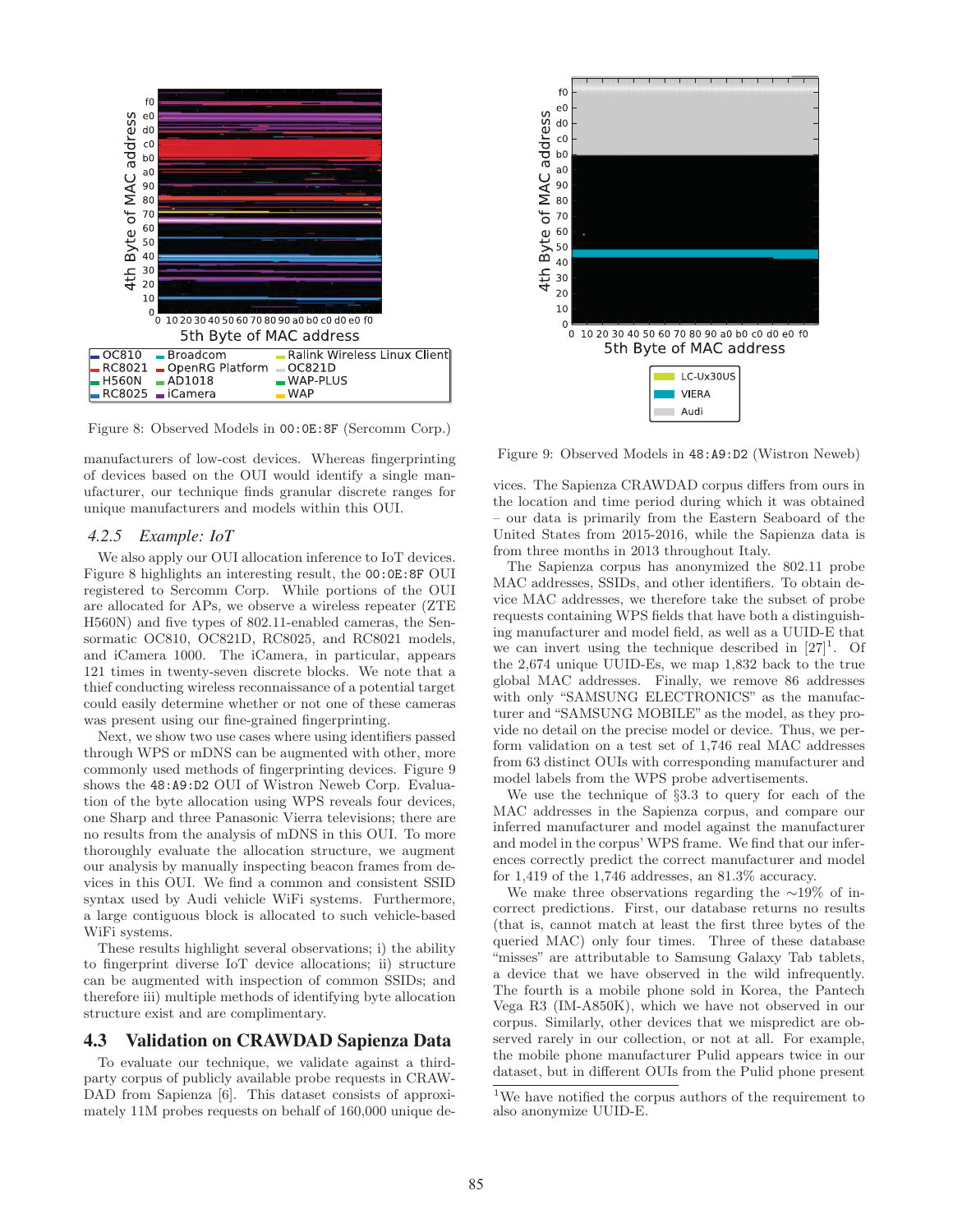Table 7: Validation on Ground-Truth Devices

| <b>Device</b>            | Precision | Recall | $\overline{\mathrm{F}}$ -score |
|--------------------------|-----------|--------|--------------------------------|
| Apple                    |           |        |                                |
| $-$ iPhone (iOS 7.0-)    | .000      | .000   | $\Omega$                       |
| - iPhone (iOS $8.0+)$    | .909      | .909   | .909                           |
| $-$ iPad/iPod (iOS 8.0+) | .857      | .900   | .877                           |
| - All iOS 8.0+ Devices   | .892      | .906   | .898                           |
| $-OSX$                   | .771      | 1.00   | .870                           |
| - Apple TV               | .750      | 1.00   | .857                           |
| $-$ iOS 8.0+ and OS X    | .850      | .934   | .890                           |
| - All                    | .715      | .838   | .772                           |
| Samsung                  |           |        |                                |
| - Galaxy S4 and prior    | .684      | .892   | .774                           |
| - Galaxy S5 to current   | .475      | .863   | .613                           |
| - Galaxy Tablets         | .250      | .071   | .110                           |
| - All                    | .598      | .761   | .670                           |

in the Sapienza dataset, while we never observe the manufacturer "Jiayu." Finally, many of the incorrect predictions are, in fact, temporally "close," meaning that the release date of the device closely matches our prediction. For instance, the Sapienza corpus contains a large number of Samsung Galaxy S III smartphones under various carrier-defined model names (e.g., GT-I9300). While our system correctly guesses the model for the majority of Samsung Galaxy S III devices, the most common incorrect predict is a variant of the Samsung Galaxy Note II. Given that these two phones were released three months apart, and that the Galaxy Note II is based on the hardware design of the Galaxy S III, even this incorrect inference provides useful context about the device.

#### 4.4 Validation on Known Device Dataset

As a second method of validation, we evaluate our fingerprinting against a set of known, ground-truth devices. We collect 140 Apple and 139 Samsung devices, and manually obtain layer-2 addresses from their settings menus. The devices range across device types (phones, TVs, tablets), life-cycles (2007-2016), and operating systems (iOS 1-9.3, Android OS 1.5-6.0). While our set of known devices is significantly smaller than in the CRAWDAD Sapienza corpus, we definitively know ground-truth without relying on WPSbased device types. As such, the Apple devices specifically evaluate the power of the mDNS derived allocations in our database.

Again, using our technique in *§*3.3, we predict each device's manufacturer and model and compare against the true manufacturer and model. Additionally, we record the number of matching bytes for the lexicographically closest match in our database, along with the protocol (WPS or mDNS) that provides the closest match.

Table 7 provides our inference precision, recall, and Fscore (the harmonic mean of the precision and recall). Precision evaluates when we provide a prediction is that prediction correct, where recall factors in the ability for our inference model to make a prediction. In cases where we have no three byte match we fail to make any inference.

We do not correctly identify any of the iOS 7.0 devices. The distinction between iOS 7.0 and 8.0+ is significant, but easily explained. The iOS model derivation process relies on the inclusion of a dns.txt key-value pair within the mDNS packet, which is only sent by models running iOS 8.0 or later.

The majority of devices that are either incorrectly identified or produce no match even at the base OUI level are

Table 8: Ground-Truth Inference – Offset Comparison

| Device      | <b>Best Guess</b> | Byte Match     | Offset         |
|-------------|-------------------|----------------|----------------|
| iPad 2      | iPad 2            | 3              | $\overline{2}$ |
| iPad 2      | iPad 2            | 3              | 31             |
| iPad 2      | iPad 2            | 3              | 11             |
| iPad 3      | iPad 3            | 3              | $\overline{2}$ |
| iPad Air    | iPad Air          | 3              | $\overline{2}$ |
| iPad Air    | iPad Air          | 3              | 1              |
| iPad Air 2  | iPad Air 2        | 3              | 7              |
| iPad Air 2  | iPad Air 2        | 3              | 1              |
| iPad Air 2  | iPad Air 2        | 4              | 18             |
| iPad Air 2  | iPad Air 2        | 3              | 6              |
| iPad Mini   | iPad Mini         | 3              | 5              |
| iPad Mini   | iPad Mini         | 3              | 1              |
| iPad Mini 3 | iPad Mini 3       | $\overline{4}$ | 58             |
| iPad Mini 4 | iPhone 6          | 3              | 104            |
| iPad Mini 4 | iPhone 6          | 3              | 186            |
| iPad Mini 4 | iPhone 6          | 3              | 94             |
| iPad Pro    |                   |                |                |
| iPad Pro    |                   |                |                |

simply due to a lack of observations in our passive data collection. For example, we observe no iPad Pros in our collection, and therefore currently have no insight into the allocation structure – Table 8 depicts this scenario.

For an arbitrary MAC address queried against our database, we define the match *o*ff*set* as the absolute difference of the  $(n + 1)$ <sup>th</sup> byte of the test MAC address and the closest database match, where both MAC addresses match through *n* bytes  $(n \geq 3)$ . We observe that the accuracy of the result increases as the offset of the match decreases. For example, in Table 8, the three iPad Mini 4 devices have a three byte (OUI) match with corresponding high offset values (in decimal: 104, 186, 94). The highest offset value of any successfully inferred iPad model is 31.

We obtain a lower overall accuracy as compared to our Sapienza validation test which, interestingly, contains a large percentage (∼60%) of Samsung devices. For Samsung models common to the time period of the Sapienza CRAWDAD collection (Galaxy S4 and earlier), we achieve similar fingerprinting performance. We posit that accuracy difference is due to several recent trends we observe in the use of WPS and mDNS by Samsung devices. For older models (circa 2013), our dataset contains 630 WPS Samsung devices, and only 30 Galaxy S5 or newer. An additional 250 Samsung devices transmit the WPS fields only while using a locally assigned MAC address.

As a corollary, we examine the benefit associated with increased data collection for our methodology. We plot our successes and failures for the Sapienza CRAWDAD dataset and our own Apple and Samsung devices according to the density of the inferred block in which they fall. That is, if a test MAC address falls within an inferred block of size 2048 and 64 instances of the block's model within this range, we say the block has density 0.03125. On the other hand, if a test MAC address falls outside of a block, we say the inferred block has 0 density.

Figure 10 displays the CDFs of the block densities for our correct and incorrect model inferences. Only 45% of Sapienza correct inferences fall outside of a model block from our database, but are closer to the edge of a block of the correct model than an incorrect model. Conversely, 55% of correct inferences fall inside a block of nontrivial density. Of the Sapienza CRAWDAD MAC addresses for which we made incorrect model inferences, 85% fall outside of any block and hence have a block density of 0. Figure 10 also shows the CDF of the block densities of our correct Apple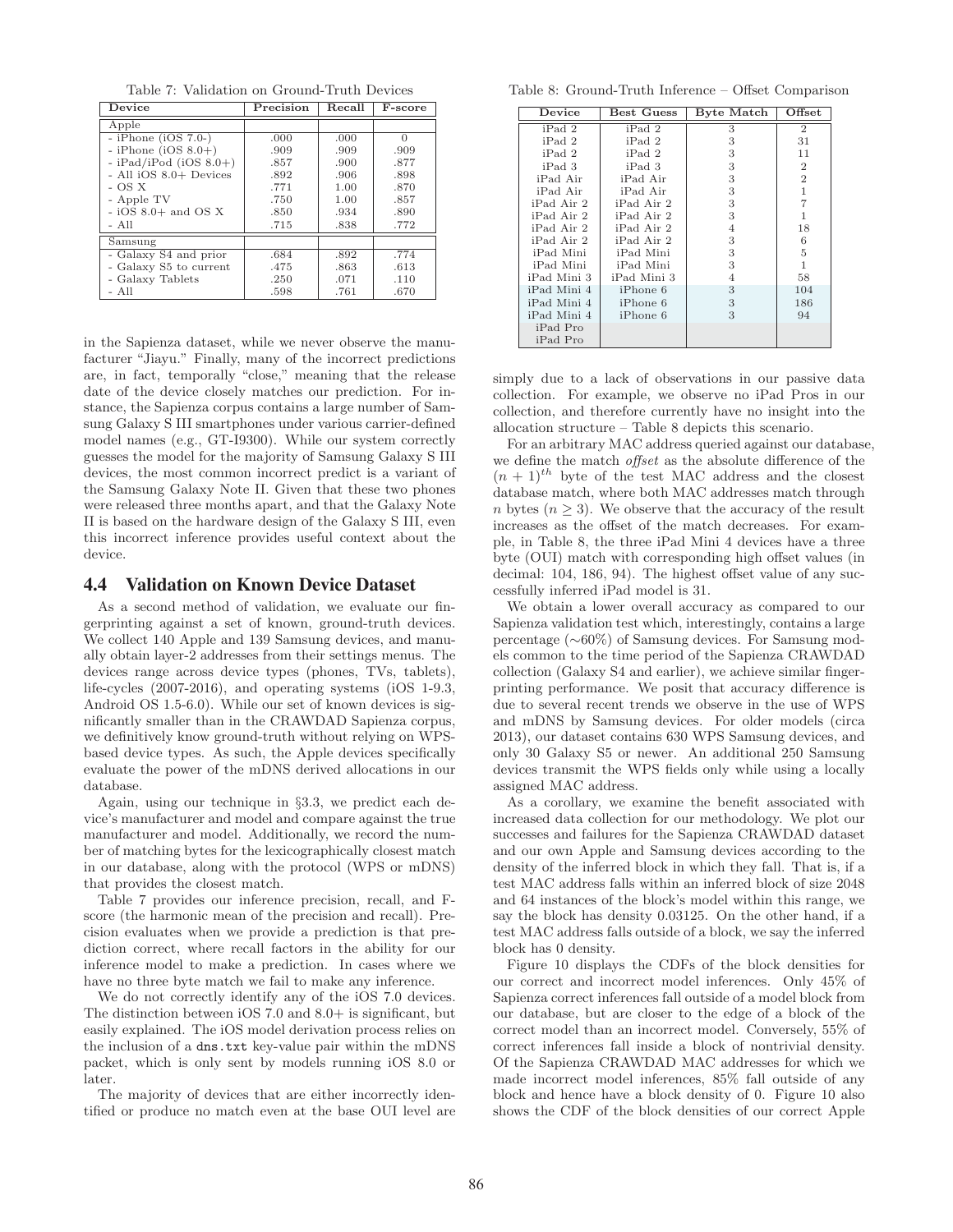

Figure 10: Relationship between observation density and inference ability

(mDNS) and Samsung (both WPS and mDNS) inferences for which ground truth is known. Less than 40% of correct Apple inferences fall outside a block, while the majority have densities between  $2 \times 10^{-6}$  and  $8 \times 10^{-6}$ . We do not plot our incorrect Apple inferences for our known devices – only one incorrect inference was made with a nonzero density. Overall, our results demonstrate that when a MAC address falls inside a block, a higher density indicates an increased likelihood that our guess will be correct.

#### 4.5 Cross-Validation

Last, we conduct a 5-fold cross-validation using our own dataset to evaluate the effectiveness of our closest match methodology. We partition both our WPS and Apple mDNS collections into five randomly chosen sets of equal size. For all MAC addresses in each set, we find the closest matching MAC address in any of the other four sets by both simple distance (interpreting MAC addresses as 48-bit integers) and lexicographical distance. Each set is used once as validation (test) data against the remaining four sets (training); we then compute the arithmetic mean of the accuracies across the five folds.

The WPS 5-fold cross-validation yields an average accuracy of 90.95% using lexicographical distance and 91.16% with simple distance. The simple distance closest match strategy outperforms closest lexicographical distance, though only by 0.2%, suggesting that some manufacturers may prefer allocating MAC address blocks across 4-byte boundaries rather than assigning "prefixes" to individual models. This cross-validation accuracy represents an ∼10% improvement over the accuracy we obtain when testing our model against the older and geographically distant CRAWDAD Sapienza dataset in *§*4.3 – and demonstrates the utility in obtaining as many disparate training samples as possible.

Our Apple mDNS 5-fold cross-validation also yields an improvement over the performance of our model using our set of ground-truth devices. With the simple distance closest match metric, we correctly identify the iOS 8.0+ or OS X (iOS 7 and below do not include model-identifying information in mDNS messages) device with an average accuracy of 88.16% across all five validation folds. The lexicographical closest matching method is accurate 88.20% of the time. Both methods represent a ∼3% improvement over our validation using the set of Apple devices for which we were able to obtain ground-truth.

In summary, our cross-validation demonstrates an approximately 90% success rate in correctly identifying manufacturer and model based on a MAC address alone. Crossvalidation minimizes the effect of evaluating our model against non-US devices (a weakness of our validation in *§*4.3), and functions as a more robust device validation set than is possible for individuals to collect (a weakness of *§*4.4.)

# 5. CONCLUSIONS

Our data suggests that MAC address assignment policy is nonrandom – vendors of smartphones and tablets, APs, and IoT devices allocate contiguous blocks from their OUIs to individual device models. However, we find no "standard" MAC address allocation strategy. While Apple OUIs are divided into several large chunks for a small number of devices, other manufacturers (e.g. LG and Cisco) allocate small blocks to a larger number of device models.

Our rich dataset, consisting of over two billion 802.11 frames and approximately 3,000 OUIs, allows us to make device model granular predictions for unknown MAC addresses. Not only do our inferences improve the granularity of MAC-based fingerprinting, we also show that allocation policies are sufficiently varied and complex as to cause simple fingerprinting techniques to be inaccurate. For instance, we discover devices that span multiple OUIs as well single OUIs that contain devices from multiple vendors – as many as seven different manufacturers (*§*4.2.4).

To validate our ability to form model-level predictions, we test our inferences against a ground-truth set of 279 devices where we achieve an F-score of 0.85 to 0.91 for Apple devices (depending on specific model) and an F-score of 0.61 and 0.77 for Samsung devices. We then evaluate our inferences against a public corpus of 802.11 probe requests. In this third-party dataset, collected on a different continent than our own corpus, we achieve 81% accuracy, with most of the errors being relatively close, i.e. due to re-branded carrierdefined model names.

# 5.1 Future Work

We leave four items for further investigation. First, during the course of our 802.11 data collection, we observed several link-layer discovery protocols leaking manufacturers and models. These protocols, including Cisco Discovery Protocol (CDP), MicroTik Network Discovery Protocol (MNDP) and others, could provide the basis for an analogous MAC to device model mapping for wired infrastructure.

Second, we hypothesize that MAC addresses can provide a geographic indication of where the wireless device was purchased or originated. With our continued data collection, we hope to provide insight into the locality of particular ranges of addresses within an OUI. Such a "geo-distribution" of MAC addresses and models could provide valuable analytics to industry and government, providing the ability to infer what region of the world devices (and their owners, by proxy) are from. We also conjecture that MAC addresses are likely assigned in a sequential manner (or semi-sequential, accounting for Bluetooth MAC address assignment) *within* device model blocks, indicating a relative manufacture date.

Our findings naturally beg the question of how one might evade model-level fingerprinting. Not only can the MAC address be spoofed, provided that the WPS UUID-E is calculated to match, an adversary might attempt to poison our mapping database by advertising inaccurate data in WPS